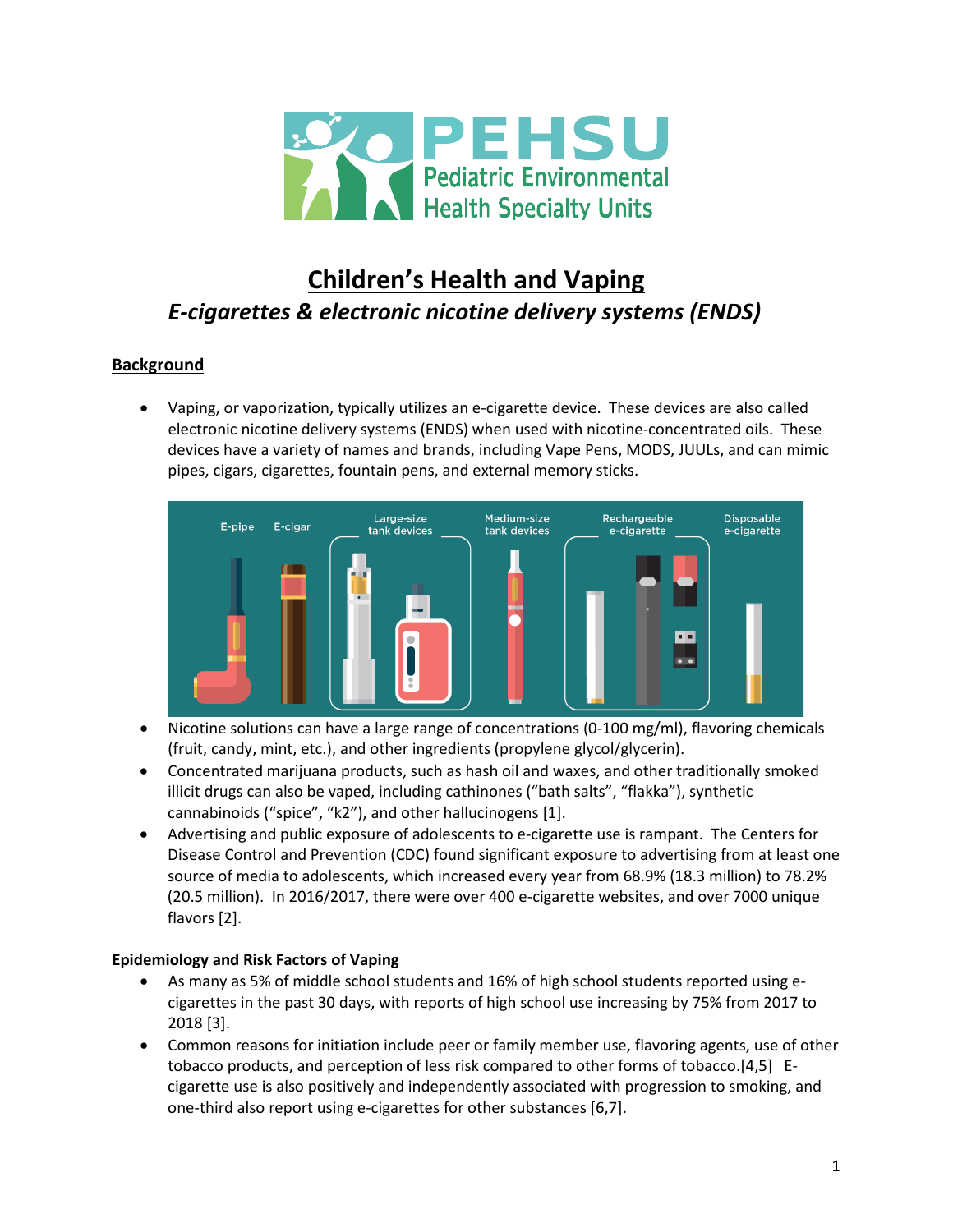2

- Other common characteristics in adolescent users are older adolescent age, male gender, impulsive behavior, daily or heavy smoking, sexual promiscuity, in addition to injury and violence co-morbidities
- Compared to non-using peers, teens using only e-cigarettes have higher odds to ever try or currently use marijuana or alcohol, try any illicit drug over a lifetime, and misuse prescription medications [8-12].

# **Known Heath Effects from Vaping**

- Clinical symptoms from vaporizing nicotine are similar to other nicotine products including stimulant effects such as tachycardia, hypertension, alertness, and euphoria.
- Nicotine is harmful to the adolescent brain, with risks of addiction, learning, attention, and behavioral health concerns [13].
- Other toxicants, carcinogens, and metal particles are detected in solutions and aerosols found in the cartridges, including benzene, ethylene oxide, acrylonitrile, acrolein, and acrylamide [14].
- Common flavoring agents, such as diacetyl and menthol, may cause oxidative stress, inflammation, endothelilial cell dysfunction, impair mucociliary clearance, and cause DNA damage and lung injury [15].
- Adolescent e-cigarette users have increased rates of symptoms of chronic bronchitis, and ecigarettes are the most common form of tobacco use in adolescents with asthma [16].
- E-cigarettes are a potential source of toxic metals, including chromium, nickel, lead, manganese, and zinc, which are found in the aerosol and tank of e-liquids and e-cigarettes [17].

### **PREVENTION**

- The FDA has heightened their awareness and involvement in the prevention of adolescent use, and plans to expand the public education campaign, *The Real Cost*, to focus on prevention of youth e-cigarette use. They have also threatened to ban the public sale of flavoring agents, such as menthol, which has led companies such as JUUL to remove the sale of these products.
- *Healthcare providers* should include a discussion of e-cigarettes with families and adolescents when screening for drug use. Although parents may be using, they should council patients on the health risks associated with adolescent use.
- *Healthcare providers, caregivers, and public health officials* can "champion" prevention in their local and regional communities. Advocating for restrictions in advertising and public sale, changing legal age, banning flavoring agents, and other enhanced regulatory oversight.
- Several national organizations such as the American Academy of [Pediatrics,](https://www.aap.org/en-us/advocacy-and-policy/aap-health-initiatives/Pages/Resources-on-E-cigarettes.aspx) [Centers](https://www.cdc.gov/tobacco/basic_information/e-cigarettes/index.htm) for Disease Control and [Prevention,](https://www.cdc.gov/tobacco/basic_information/e-cigarettes/index.htm) US Food Drug [Administration,](https://www.fda.gov/tobaccoproducts/labeling/productsingredientscomponents/ucm456610.htm) and [National](https://www.drugabuse.gov/publications/drugfacts/electronic-cigarettes-e-cigarettes) Institute of Heath have released policy statements and additional resources for healthcare providers and caregivers.
- Refer adolescents and caregivers to appropriate national and local resources for tobacco and nicotine cessation and addiction treatment, such as [Smokefree.gov](https://smokefree.gov/tools-tips/get-extra-help/speak-to-an-expert) and the [Quitline.](https://www.cdc.gov/tobacco/quit_smoking/cessation/nqdw/index.htm)



JUUL